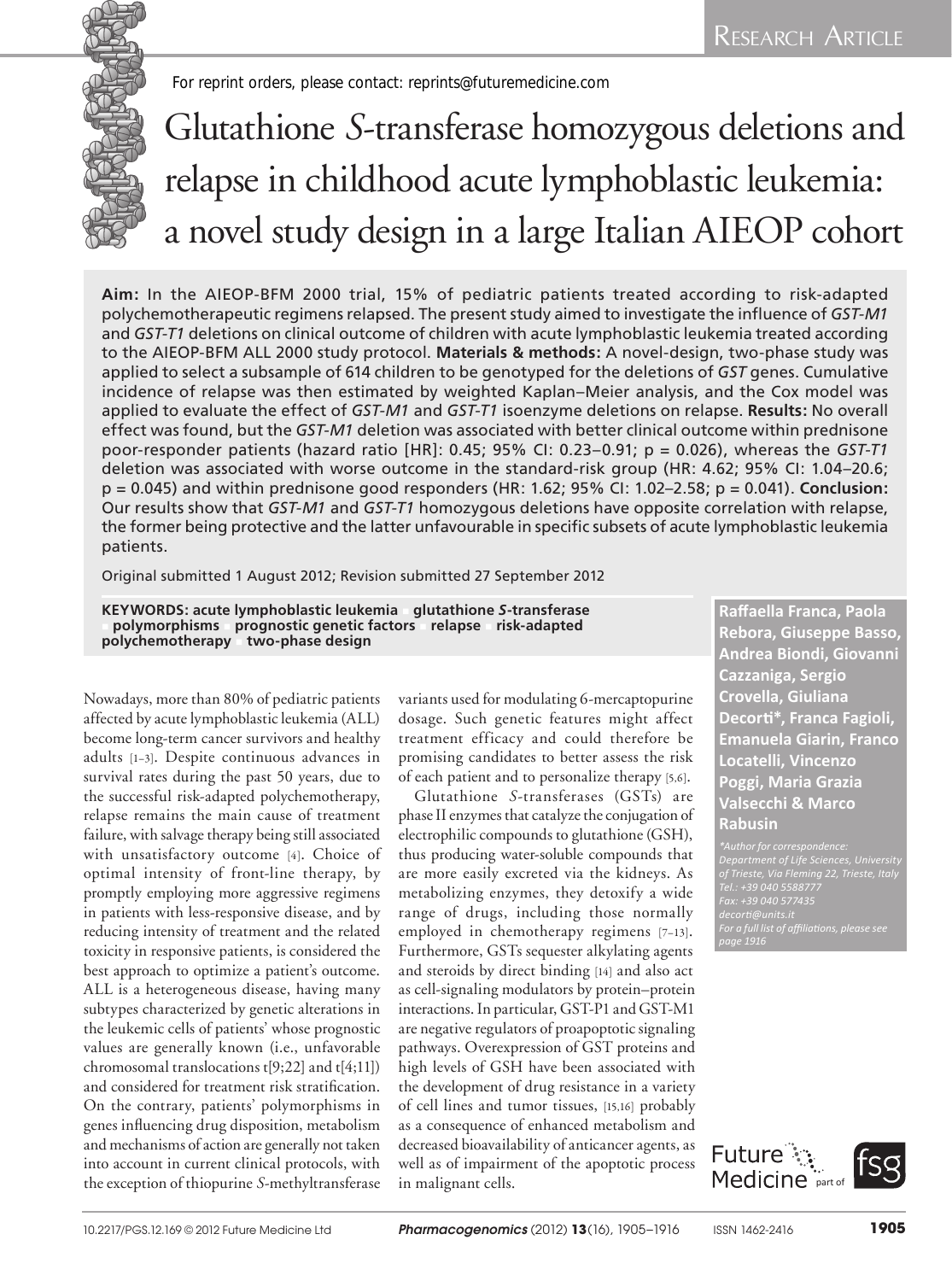*GST‑M1* and *GST‑T1* exhibit a genetic polymorphism in Caucasians, with 42–60 and 13–26% of individuals displaying a homozygous deletion of the gene (null genotype), respectively. Subjects carrying the null variants fail to express the corresponding proteins [17,18]. *GST‑M1* and *GST‑T1* deletions were previously proposed as candidates for disease susceptibility and as variables influencing clinical outcome in childhood ALL, although controversial/conflicting results have been reported [19–24].

Pharmacogenomic research is challenged by the need to investigate large cohorts but, when precious biological samples from data banks need to be analyzed, resources might be limited for data ascertainment on all subjects. For this reason, we propose a two-phase design that allows the study of information available from large cohorts (known as the first phase) and also information available only on a selected subset (the second phase) of the same cohort at the same time. The design optimizes the choice of the subcohort to be genotyped in order to acquire efficient estimates [25].

In this study, we propose a two-phase pharmacogenetic design to investigate the influence of *GST‑M1* and *GST‑T1* deletions on clinical outcome in the large cohort of children with ALL treated according to the AIEOP‑BFM ALL 2000 study protocol.

## **Materials & methods** Study population Patients

This study was based on 1999 consecutive patients (mainly European Caucasians, aged between 1 and 18 years, median age: 5 years) who were newly diagnosed with Philadelphia chromosome–negative ALL in Italian AIEOP centers between September 2000 and July 2006. Within this cohort, 1113 patients were males (55.7%). The majority of patients were preschool children (age less than 6 years; 59.6%), while 402 (20.1%) were older than 10 years of age. Patients were treated according to the AIEOP‑BFM ALL 2000 study protocol (ClinicalTrials.gov identifier NCT00613457 [101]). Based on minimal residual disease (MRD) levels, response to the first week of steroids, resistance to induction therapy and presence of chromosomal translocations t(4;11) and t(9;22) [26], patients were divided into standard- (515; 25.76%), medium- (1173; 58.68%) and highrisk groups (311; 15.56%), and treated with riskadjusted polychemotherapeutic regimens [27]. Overall, 306 patients relapsed (15.3%), 28 in the standard-, 186 in the medium- and 92 in the high-risk group **(Table 1)**. Written informed consent was obtained from the parents or legal guardians before patient enrolment, while the protocol was approved by the ethics committee of each participating institution.

## Study design

This work adopts a novel approach, known as two-phase design, for both the selection of the subsample to be genotyped and the statistical analysis for the correlation between genotype and clinical outcome [25,28,29].

In principle, the design selects for genotyping patients of the AIEOP‑BFM ALL 2000 trial, along the following optimal sampling fractions: first, 100% of the patients who relapsed by April 2008 (306 cases); and second, 13, 26 and 64% of nonrelapsed patients randomly chosen within the standard-, medium- and high-risk groups, respectively, for a total subset of 460 patients in remission. These optimal sampling fractions have been set on the basis of a pilot study on 164 genotyped patients and vary proportionally to the genetic variability reported within each of the risk groups, thus maximizing the precision of the estimate of the genotype effect on outcome. Because of this optimization, the subcohort is not representative of the entire cohort and thus

**Table 1. Sampled genotyped subgroup with respect to the whole cohort of 1999 acute lymphoblastic leukemia patients enrolled in the AIEOP‑BFM ALL 2000 study protocol, classified according to relapse and risk group.**

| Relapse                                                                                | Risk group: genotyped subgroup (n)/<br>whole cohort $(n)$ , $(\%)$ | Total cohort: genotyped<br>subgroup (n)/whole |                |                 |  |  |  |  |
|----------------------------------------------------------------------------------------|--------------------------------------------------------------------|-----------------------------------------------|----------------|-----------------|--|--|--|--|
|                                                                                        | <b>Standard</b>                                                    | <b>Medium</b>                                 | High           | cohort (n), (%) |  |  |  |  |
| <b>No</b>                                                                              | 56/487 (11.5)                                                      | 196/987 (19.9)                                | 111/219 (50.7) | 363/1693 (21.4) |  |  |  |  |
| Yes                                                                                    | 22/28 (78.6)                                                       | 149/186 (80.1)                                | 80/92 (87.0)   | 251/306 (82.0)  |  |  |  |  |
| Total                                                                                  | 78/515 (15.1)                                                      | 345/1173 (29.4)                               | 191/311 (61.4) | 614/1999 (30.7) |  |  |  |  |
| The percentage of effective sampling fraction in each stratum is reported in brackets. |                                                                    |                                               |                |                 |  |  |  |  |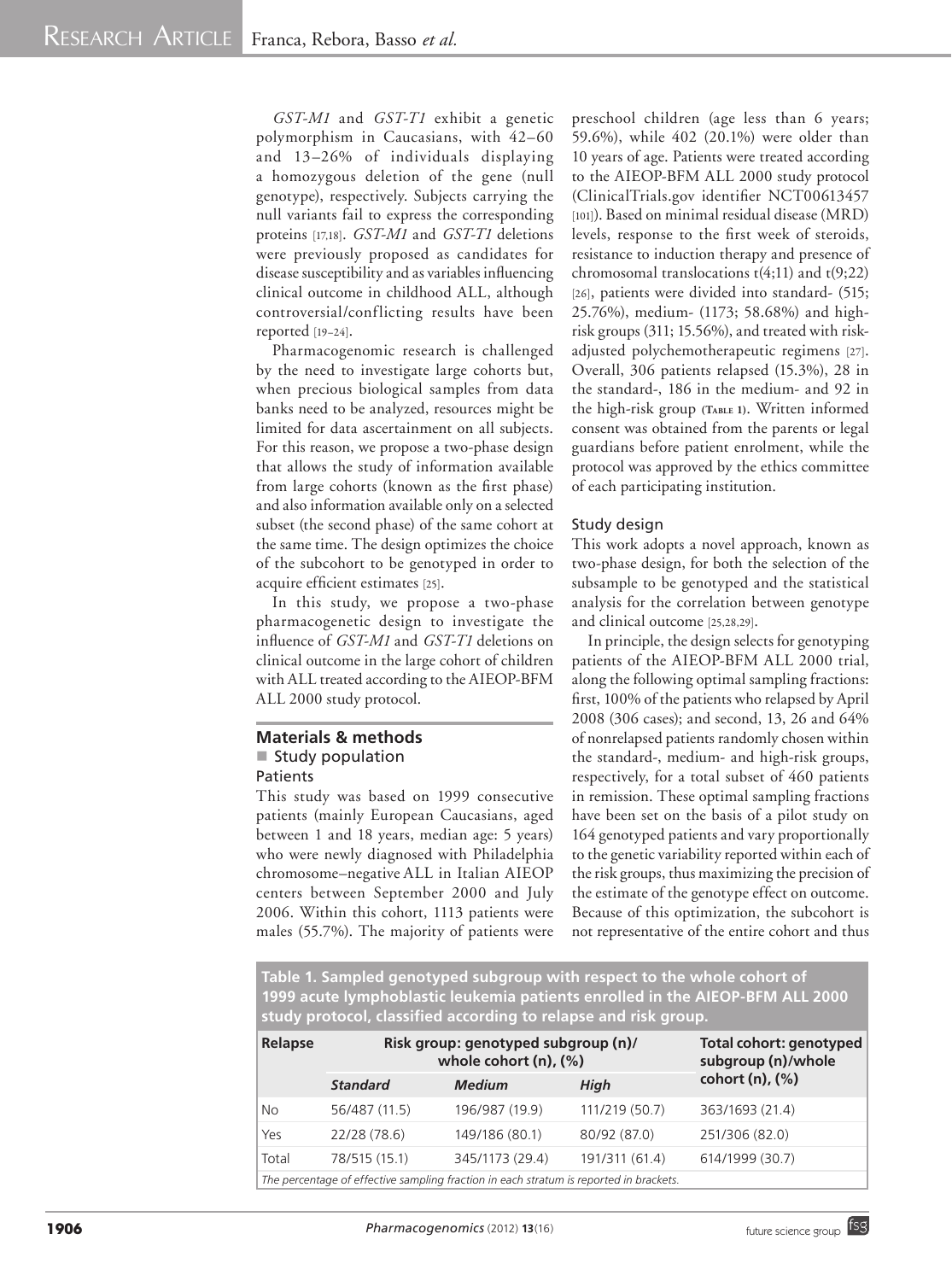the method subsequently adopted for statistical analysis introduces appropriate weights in order to recover the representativeness of the subsample [25,28,29]. The optimal sampling fractions have been computed using the software developed by Reilly and Salim available from the Karolinska Institutet, Stockholm, Sweden [102]. Software for mean score analysis and optimal design of two -phase studies was written in R (R cran, R Foundation for Statistical Computing, Vienna, Austria), SPLUS (Insightful Corp., WA, USA) and STATA (StataCorp LP, TX, USA).

Overall, out of the 766 children for whom genotyping was required, stored DNA material was available for 251 relapsed individuals and for 363 patients in remission. TABLE 1 reports the distribution of genotyped patients in comparison with the whole cohort and the effective sampling fractions used in each stratum.

ALL pediatric patients have been considered in subgroups defined according to the riskadapted polychemotherapeutic protocols they were treated with **(Table 2)**. Furthermore, they have been also been analyzed by subgroups defined according to the early (steroid prephase) *in vivo* response **(Table 3)**. This major subdivision has been introduced in order to reach more informative results for ALL patients carrying detailed features. Since we are referring to a large cohort of patients, the defined subgroups still remain large in size.

## ■ Statistical analysis

The influence of the GST genotypes on hazard of relapse was evaluated. The analysis takes into account the different sampling probabilities by risk group (standard, medium and high) and status by April 2008 (relapse or no relapse), with a median follow -up of 4 years [28]. In practice, each genotyped individual is considered to represent the similar nongenotyped individuals in the same strata of the whole cohort. This is performed using weights equal to the inverse of the probability to be sampled. For example, the 56 genotyped children in the standard -risk group **(Table 1)** who did not relapse are weighted by the inverse of the sampling fraction (by 1/0.115) so that they contribute to statistical analysis for the 487 patients not relapsed in the standard risk group. Similarly, each of the 22 relapsed children genotyped in the standard -risk group are weighted (by 1/0.786) to represent all relapsed children in the same risk group. These weights were used in the evaluation of the distribution of *GST‑M1* and *GST‑T1* deletions within the ALL cohort by the adjusted  $\chi^2$  statistics [28], as well as in estimating the relapse cumulative incidence by Kaplan–Meier estimator, censoring toxic deaths. The comparison was based on the Wald test in a Cox model with genotype deletion as covariate. The weighted Cox model for two phase design was applied to evaluate the effect of deletion on hazard of relapse, adjusting for risk group, age and gender. A secondary analysis evaluated the effect of deletion on the *in vivo* response to the prednisone prephase by means of a weighted logistic model, adjusted by age group and gender. Two -sided p‑values *<*0.05 were defined as statistically significant. Analyses were performed with the survey package of the software R [28] .

## **Genetic analysis**

DNA of the patients was provided by the AIEOP Biobank (Clinical and Experimental Hematology, Department of Paediatrics, University of Padua, Italy). Patients' DNA for genotyping analysis was extracted from immature blasts of bone marrow aspirates at diagnosis or, when not available, at relapse by use of a commercial kit (Qiagen, Milan, Italy) according to the manufacturer's protocol. To rule out the possibility that genetic mutations were acquired upon blasts proliferation, genotyping analyses were performed on matched bone marrow DNA (tumoral, AIEOP Biobank) and DNA extracted from peripheral blood of the patient in remission, any time it was possible. Genotypes were identical between samples of the same individual.

Genotype analysis for both *GST‑M1* and *GST‑T1* stratifies individuals into two genetic categories, one being homozygous or heterozygous (norm) and the other having a homozygous deletion (null). Genotyping was performed by multiplex PCR as previously described [30]. Only samples in which the  $\beta$ -globin band (used as an internal quality control of successful PCR reaction) was clearly detected were accepted. To avoid false null results due to failure in primer annealing, patient samples were mass-amplified (at least 20 at once) and randomly replicated. Overall, deletion frequencies were those expected for Caucasians.

# **Results**

**Ta bl e <sup>4</sup>** summarizes the polymorphism distribution among the 614 patients, with 304 null *GST‑M1* (51.4%) and 107 null *GST‑T1* (16.3%) patients. Cumulative incidence of relapse, estimated with proper weighting to account for study design, is reported in **Figure <sup>1</sup>**for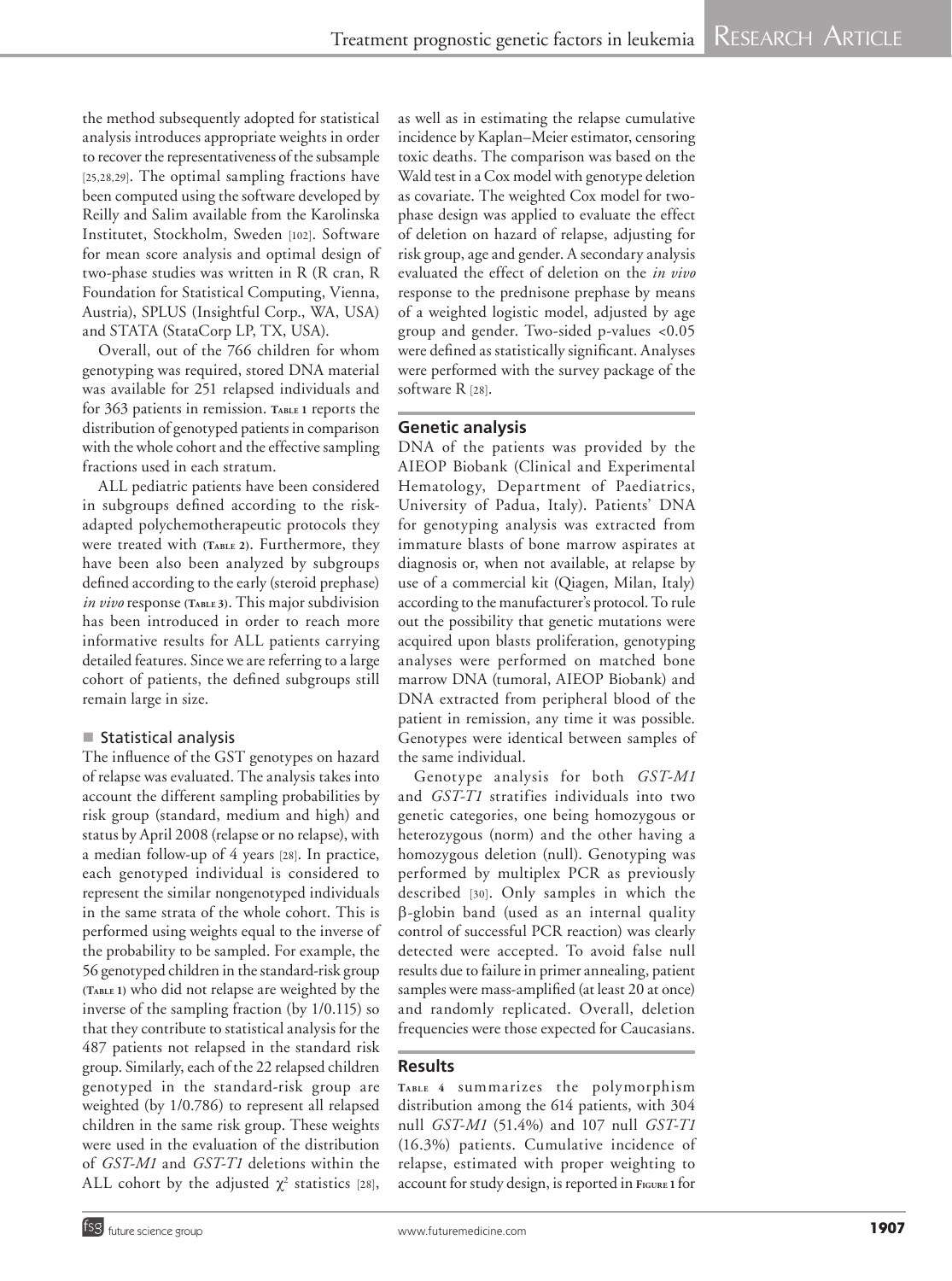**Table 2. Impact of glutathione** *S***‑transferase genotypes (analyzed singly or in combination) on the hazard of relapse in acute lymphoblastic leukemia patients stratified by risk group.** 

| <b>GST genotype</b>               |                                    |                | (n)            | <b>TOT Relapses Weighted</b><br>5-year<br>cumulative<br>incidence of<br>relapse (%) | <b>SE</b> | <b>Hazard ratio</b><br>(95% CI) | p-value                  |  |
|-----------------------------------|------------------------------------|----------------|----------------|-------------------------------------------------------------------------------------|-----------|---------------------------------|--------------------------|--|
|                                   | <b>Standard risk (75 patients)</b> |                |                |                                                                                     |           |                                 |                          |  |
| GST-M1                            | Norm                               | 36             | 9              | 4.3                                                                                 | 1.7       | $1(-)$                          | -                        |  |
|                                   | Null                               | 39             | 12             | 7.4                                                                                 | 2.3       | $1.85(0.51 - 6.67)$             | 0.350                    |  |
| GST-T1                            | <b>Norm</b>                        | 64             | 16             | 4.8                                                                                 | 1.2       | $1(-)$                          | $\overline{\phantom{0}}$ |  |
|                                   | Null                               | 11             | 5              | 18.0                                                                                | 12.3      | $4.62(1.04 - 20.6)$             | $0.045*$                 |  |
| $GST-M1/$                         | Norm/norm                          | 34             | 9              | 4.5                                                                                 | 1.8       | $1(-)$                          | $\overline{\phantom{0}}$ |  |
| GST-T1                            | Null/norm                          | 30             | $\overline{7}$ | 4.9                                                                                 | 2.0       | $1.08(0.30 - 3.85)$             | -                        |  |
|                                   | Norm/null                          | $\overline{2}$ | $\Omega$       | 25.7                                                                                | 8.9       | $-$ <sup>+</sup>                | $\overline{\phantom{0}}$ |  |
|                                   | Null/null                          | 9              | 5              | 18.0                                                                                | 12.3      | 4.78 (0.99-23.05)               | $NA^*$                   |  |
| <b>Medium risk (340 patients)</b> |                                    |                |                |                                                                                     |           |                                 |                          |  |
| GST-M1                            | Norm                               | 163            | 75             | 21.3                                                                                | 3.2       | $1(-)$                          | -                        |  |
|                                   | Null                               | 177            | 72             | 17.0                                                                                | 2.5       | $0.84(0.56 - 1.26)$             | 0.400                    |  |
| GST-T1                            | <b>Norm</b>                        | 281            | 122            | 18.6                                                                                | 1.9       | $1(-)$                          | $\overline{\phantom{0}}$ |  |
|                                   | Null                               | 59             | 25             | 21.0                                                                                | 5.9       | $1.16(0.68 - 1.99)$             | 0.580                    |  |
| GST-M1/                           | Norm/norm                          | 139            | 64             | 20.7                                                                                | 3.4       | $1(-)$                          | $\overline{\phantom{0}}$ |  |
| GST-T1                            | Null/norm                          | 142            | 58             | 16.6                                                                                | 2.7       | $0.85(0.54 - 1.32)$             | -                        |  |
|                                   | Norm/null                          | 24             | 11             | 25.8                                                                                | 12.3      | $1.26(0.56 - 2.82)$             |                          |  |
|                                   | Null/null                          | 35             | 14             | 18.1                                                                                | 6.6       | $0.96(0.46 - 1.97)$             | $0.847$ <sup>§</sup>     |  |
|                                   | High risk (188 patients)           |                |                |                                                                                     |           |                                 |                          |  |
| GST-M1                            | Norm                               | 105            | 47             | 35.4                                                                                | 6.6       | $1(-)$                          |                          |  |
|                                   | Null                               | 83             | 31             | 29.0                                                                                | 6.4       | $0.62(0.36 - 1.06)$             | 0.080                    |  |
| GST-T1                            | Norm                               | 149            | 59             | 30.6                                                                                | 4.6       | $1(-)$                          | $\qquad \qquad -$        |  |
|                                   | Null                               | 37             | 18             | 41.0                                                                                | 14.1      | $1.39(0.76 - 2.55)$             | 0.290                    |  |
| GST-M1/                           | Norm/norm                          | 82             | 36             | 34.4                                                                                | 7.4       | $1(-)$                          | -                        |  |
| GST-T1                            | Null/norm                          | 67             | 23             | 25.9                                                                                | 6.5       | $0.56(0.30-1.03)$               |                          |  |
|                                   | Norm/null                          | 21             | 10             | 38.3                                                                                | 17.0      | $1.15(0.52 - 2.54)$             |                          |  |
|                                   | Null/null                          | 16             | 8              | 42.8                                                                                | 22.4      | $1.00(0.42 - 2.36)$             | $0.463$ <sup>§</sup>     |  |

*Analysis by weighed Cox model. Hazard ratio adjusted by sex and age class.*

*\*p < 0.05.*

*† Because of the small number of patients and relapses in* GST-M1*/*GST-T1 *norm–null and null–null subjects, they were pooled together.* 

*‡ No interaction term was assessed because of small number of patients and relapses in* GST-M1*/*GST-T1 *norm–null and null–null subjects, which were pooled together.* 

*§p‑value for genotype interaction.*

 *NA: Not assessed; SE: Standard error; TOT: Total.*

both GST isoforms. The incidence of relapse was similar for patients with and without *GST‑M1* deletion (5 years cumulative incidence ± standard error:  $16.1\% \pm 1.9$  vs  $19.1\% \pm 2.2$ , respectively; p = 0.25; **Figure 1A**). **Table <sup>5</sup>** reports the results of the Cox model adjusted by risk group, age and sex. Subjects with deleted *GST‑M1* had hazard

ratio (HR) of 0.82 with respect to nondeleted subjects (p = 0.21; 95% CI: 0.61–1.12). In univariate analysis, the deletion of *GST‑T1* was associated with a higher incidence of relapse (p = 0.05; **Figure 1B**). This association loses statistical significance when evaluated adjusting by risk group, sex and age in the Cox model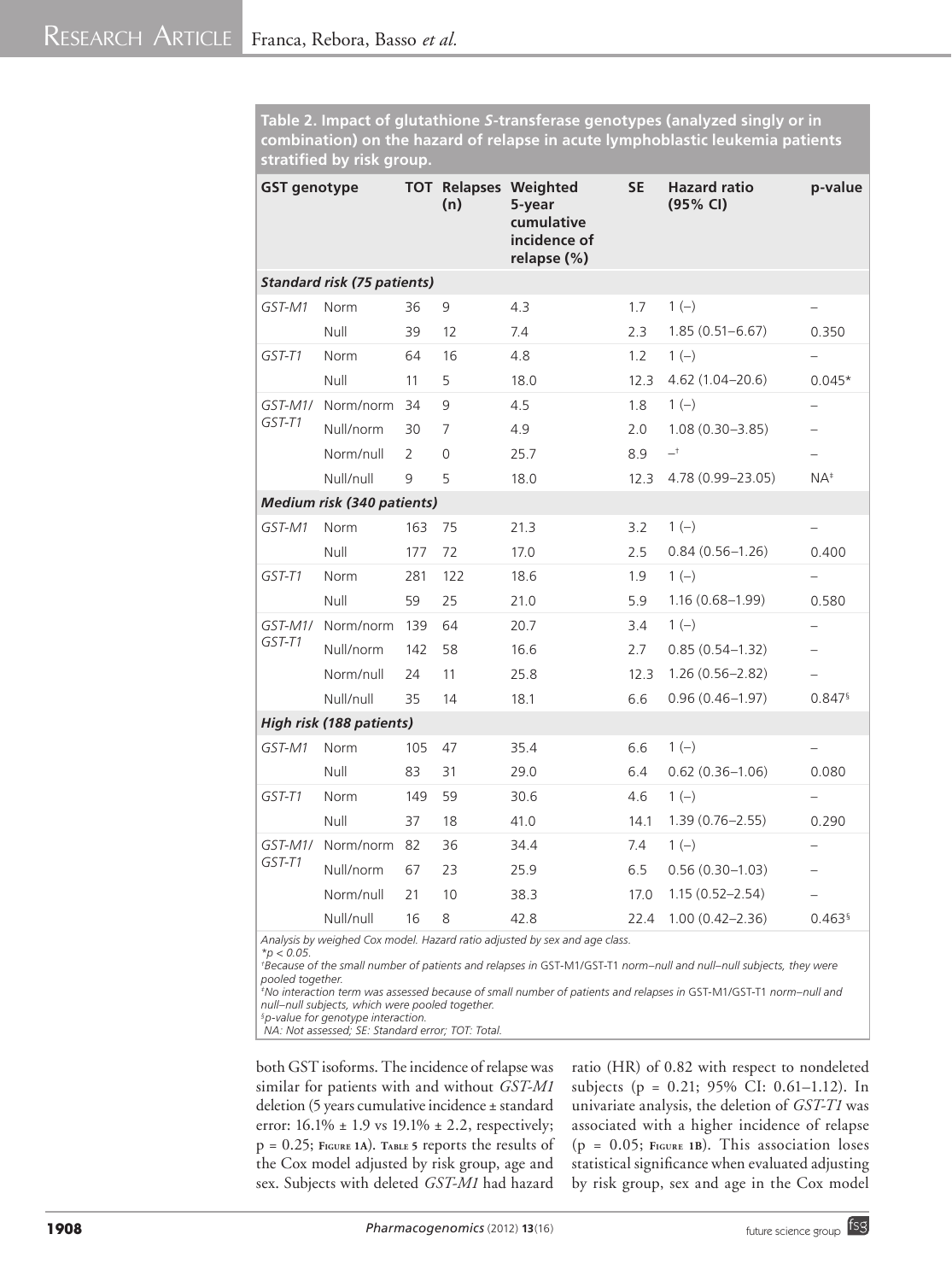(p = 0.14; HR: 1.34, 95% CI: 0.90–2.00). To assess whether the combination of the two deletions had an increased risk of relapse, we included an interaction term in the Cox model. Results were not statistically significant (overall p = 0.64; **Table <sup>5</sup> & Figure 1C**).

Another test for interaction was applied in the Cox model to assess the effect of each polymorphism within subgroups defined by risk stratification **(Table 2)** and *in vivo* prednisone response **(Table 3)**. Although none of these interaction tests reached statistical significance, explorative analysis in **TABLE** 2 shows that in the standard-risk group, the *GST‑T1*-null genotype had a significant impact on relapse with more than fourfold increase in risk when compared with nonmutated subjects ( $p = 0.045$ ; HR: 4.62; 95% CI: 1.04–20.6). An adverse role of the deletion of *GST‑T1* was similarly observed in the prednisone good responder (PGR) group (p = 0.041; HR: 1.62; 95% CI: 1.02–2.58), whereas a protective role of *GST‑M1* deletion was seen in the prednisone poor responder (PPR) group (p = 0.026; HR: 0.45; 95% CI: 0.23–0.91; **Table <sup>3</sup>**). Analysis of combined genotypes did not provide significant results, possibly due to small numbers.

Noticeably, there was no difference in *GST‑M1* and *GST‑T1* genotype frequencies or in the combined genotype distribution between PGR and PPR (logistic model: *GST‑M1*, p = 0.36; and  $GST-T1$ ,  $p = 0.55$ , data not shown), suggesting that *GST‑M1* and *GST‑T1* are not decisive to predict prednisone response itself.

## **Discussion**

Pharmacogenetic studies aimed at investigating the impact of homozygous deletions of *GST‑M1* and *GST‑T1* on clinical outcome have provided conflicting results [19–22,31–33]; small numbers of patients, insufficient statistical power, disease complex phenotypes, differences in therapeutic procedures and differences in race may explain the substantial heterogeneity

**Table 3. Impact of glutathione** *S***‑transferase genotypes (analyzed singly or in combination) on relapse in acute lymphoblastic leukemia subjects stratified by**  *in vivo* **prednisone response.** 

| <b>GST genotype</b>                                                  |                                           |     | <b>TOT Relapses</b><br>(n) | <b>Weighted 5-year</b><br>cumulative<br>incidence of<br>relapse (%) | <b>SE</b> | <b>Hazard risk</b><br>(95% CI) | p-value                  |  |  |  |
|----------------------------------------------------------------------|-------------------------------------------|-----|----------------------------|---------------------------------------------------------------------|-----------|--------------------------------|--------------------------|--|--|--|
| Prednisone good responders (473 patients)                            |                                           |     |                            |                                                                     |           |                                |                          |  |  |  |
| GST-M1                                                               | Norm                                      | 233 | 99                         | 17.0                                                                | 2.2       | $1(-)$                         |                          |  |  |  |
|                                                                      | Null                                      | 240 | 96                         | 15.3                                                                | 1.9       | $0.96(0.66 - 1.38)$            | 0.820                    |  |  |  |
| GST-T1                                                               | Norm                                      | 384 | 154                        | 14.9                                                                | 1.3       | $1(-)$                         |                          |  |  |  |
|                                                                      | Null                                      | 88  | 40                         | 23.4                                                                | 5.6       | $1.62(1.02 - 2.58)$            | $0.041*$                 |  |  |  |
| $GST-M1/$                                                            | Norm/norm                                 | 193 | 82                         | 16.0                                                                | 2.3       | $1(-)$                         |                          |  |  |  |
| GST-T1                                                               | Null/norm                                 | 191 | 72                         | 13.7                                                                | 2.0       | $0.92(0.61 - 1.38)$            | $\overline{\phantom{0}}$ |  |  |  |
|                                                                      | Norm/null                                 | 39  | 16                         | 23.5                                                                | 9.2       | $1.51(0.73 - 3.13)$            |                          |  |  |  |
|                                                                      | Null/null                                 | 49  | 24                         | 22.9                                                                | 7.1       | $1.58(0.86 - 2.93)$            | $0.778^{+}$              |  |  |  |
|                                                                      | Prednisone poor responders (129 patients) |     |                            |                                                                     |           |                                |                          |  |  |  |
| GST-M1                                                               | Norm                                      | 70  | 31                         | 34.2                                                                | 7.9       | $1(-)$                         |                          |  |  |  |
|                                                                      | Null                                      | 59  | 19                         | 24.0                                                                | 6.6       | $0.45(0.23 - 0.91)$            | $0.026*$                 |  |  |  |
| GST-T1                                                               | Norm                                      | 109 | 42                         | 29.4                                                                | 5.4       | $1(-)$                         |                          |  |  |  |
|                                                                      | Null                                      | 19  | 8                          | 31.8                                                                | 14.5      | $1.14(0.51 - 2.55)$            | 0.750                    |  |  |  |
| $GST-M1/$<br>GST-T1                                                  | Norm/norm                                 | 61  | 26                         | 33.2                                                                | 8.4       | $1(-)$                         |                          |  |  |  |
|                                                                      | Null/norm                                 | 48  | 16                         | 24.5                                                                | 7.4       | $0.48(0.22 - 1.05)$            | $\qquad \qquad -$        |  |  |  |
|                                                                      | Norm/null                                 | 8   | 5                          | 47.4                                                                | 31.2      | $2.06(0.73 - 5.82)$            |                          |  |  |  |
|                                                                      | Null/null                                 | 11  | 3                          | 20.0                                                                | 13.3      | $0.41(0.13 - 1.32)$            | $0.290^{+}$              |  |  |  |
| Analysis by weighed Cox model. Hazard ratio adjusted by sex and age. |                                           |     |                            |                                                                     |           |                                |                          |  |  |  |

*\*p < 0.05.* 

*Norm: Normal; SE: Standard error; TOT: Total.*

*<sup>†</sup> p‑value for genotype interaction.*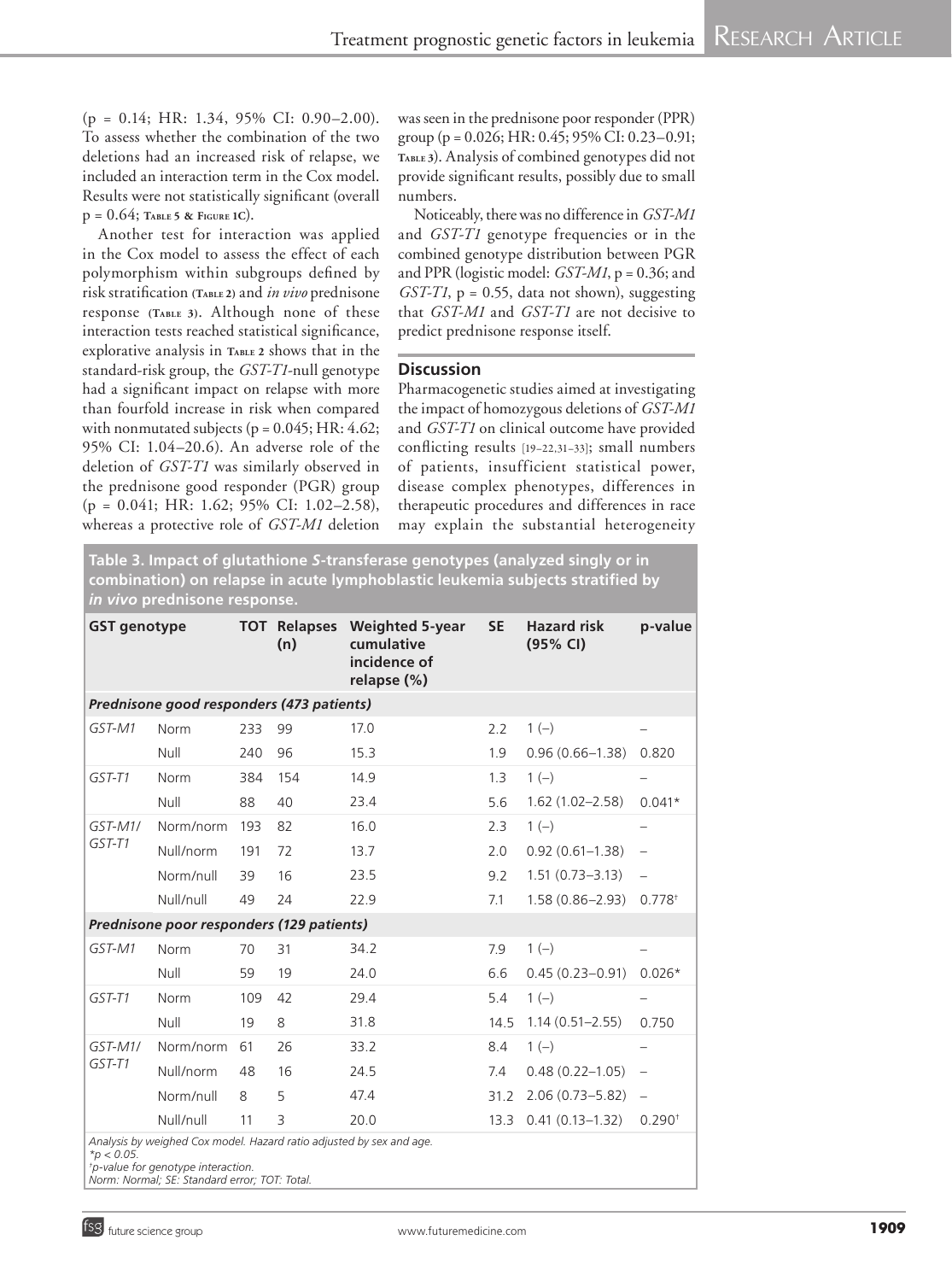| <b>Characteristics</b> |                   | Total (n) | GST-M1   |                  |           | $GST-T1$ |                  |                |
|------------------------|-------------------|-----------|----------|------------------|-----------|----------|------------------|----------------|
|                        |                   |           | Norm (n) | Null, $n$ $(\%)$ | <b>NA</b> | Norm (n) | Null, $n$ $(\%)$ | <b>NA</b>      |
| Total                  |                   | 614       | 299      | 304 (51.4)       | 11        | 494      | 107(16.3)        | 13             |
| Gender                 | Female            | 251       | 125      | 120 (50.9)       | 6         | 213      | 31(13.2)         | 7              |
|                        | Male              | 363       | 179      | 179 (51.8)       | 5         | 281      | 76 (18.6)        | 6              |
| Age                    | $1 - 5$           | 355       | 170      | 178 (55.9)       | 7         | 280      | 68 (18.4)        | $\overline{7}$ |
| (years)                | $6 - 9$           | 117       | 65       | 49 (37.6)        | 3         | 96       | 16(9.6)          | 5              |
|                        | $10 - 17$         | 142       | 69       | 72 (50.0)        | 1         | 118      | 23(15.7)         | 1              |
| <b>Risk</b>            | Standard          | 78        | 36       | 39 (50.4)        | 3         | 64       | 11(11.8)         | 3              |
|                        | Medium            | 345       | 163      | 177(53.5)        | 5         | 281      | 59 (17.5)        | 5              |
|                        | High              | 191       | 105      | 83 (45.0)        | 3         | 149      | 37 (19.2)        | 5              |
|                        | NA: Not assessed. |           |          |                  |           |          |                  |                |

**Table 4. Frequency of** *GST‑M1* **and** *GST‑T1* **polymorphisms in acute lymphoblastic leukemia patients genotyped subgroup and weighted percentage of deletions.**

across published results and do not allow a clear conclusion to be drawn. In the present study, the overall population was large and substantially homogenous for ethnicity and risk-adapted chemotherapeutic guidelines. Since the final aim of a pharmacogenomic approach is to move towards personalized medicine, subset analyses have been performed to explore the role of *GST* polymorphisms in specific subjects carrying the same features. In fact, ALL itself is a heterogeneous disease characterized by several immunophenotypes and the therapeutic protocols differ in intensity, particularly if we consider the high- versus standard-risk arms. The effect of potential predictors of response should be assessed within the already consolidated risk stratification.

Within the whole AIEOP‑BFM ALL 2000 cohort, 306 children relapsed. Although relapse rate increased across risk groups, 214 recurrences occurred in patients treated with the lowerintensive protocols (28 in the standard- and 186 in the medium-risk group), indicating that the actual reliable risk group classification, based mainly on MRD, can still be improved. The subsample of ALL subjects to be genotyped was selected according to a novel two-phase design. The design and statistical analysis of two-phase studies presents several advantages over the traditional case–control design, which usually has limitations in sample size and in matching patients for demographic and clinical characteristics [34]. Most importantly, this approach is based on already available genetic data of a pilot subsample and it takes into account the clinical information available on the risk group and relapse rate in the whole cohort [28]. The selection of the subcohort to be genotyped depends on the pilot data available and this may be a limitation if such data are sparse or affected by selection bias. In this type of design, genotyping is not performed when the biospecimens are collected, but relies on the quality of stored samples. The statistical analysis of a two-phase design makes use also of the clinical information available on the whole cohort. With proper weights, it mimics the full cohort and derives an unbiased estimate of the incidence of event and of the role of genetic polymorphisms, adjusting by relevant factors through multivariate regression models [28]. This design is meant for studies planned retrospectively with already collected biological samples.

Our analysis did not correlate *GST* genotype with outcome in the overall population **(Table <sup>5</sup> & Figure 1)**, similarly to a previous report on large cohort of ALL children treated within the AIEOP ALL 1995 study protocol [33]. Although similar to the risk-adapted protocols employed, the risk-assessment criteria used in this former AIEOP trial have been overcome by the modern prognostic MRD used in the AIEOP‑BFM ALL 2000. In our study, *GST‑M1* and *GST‑T1* deletions were also not predictive of prednisone response. Similarly, in a case–control study of 45 PPR and 90 PGR patients, Anderer and coworkers did not find any association with relapse and initial prednisone response [19].

The demonstrated regulatory role of GST-M1 in glucocorticoid-induced apoptosis in cellular models let us suppose that it was meaningful to focus on the prednisone response while analyzing the role of *GST* genetic polymorphisms [35]. Deletion of *GST‑M1* was associated with a better clinical outcome within PPR patients ( $p = 0.026$ ; TABLE 3), but not in all high-risk patients ( $p = 0.08$ ;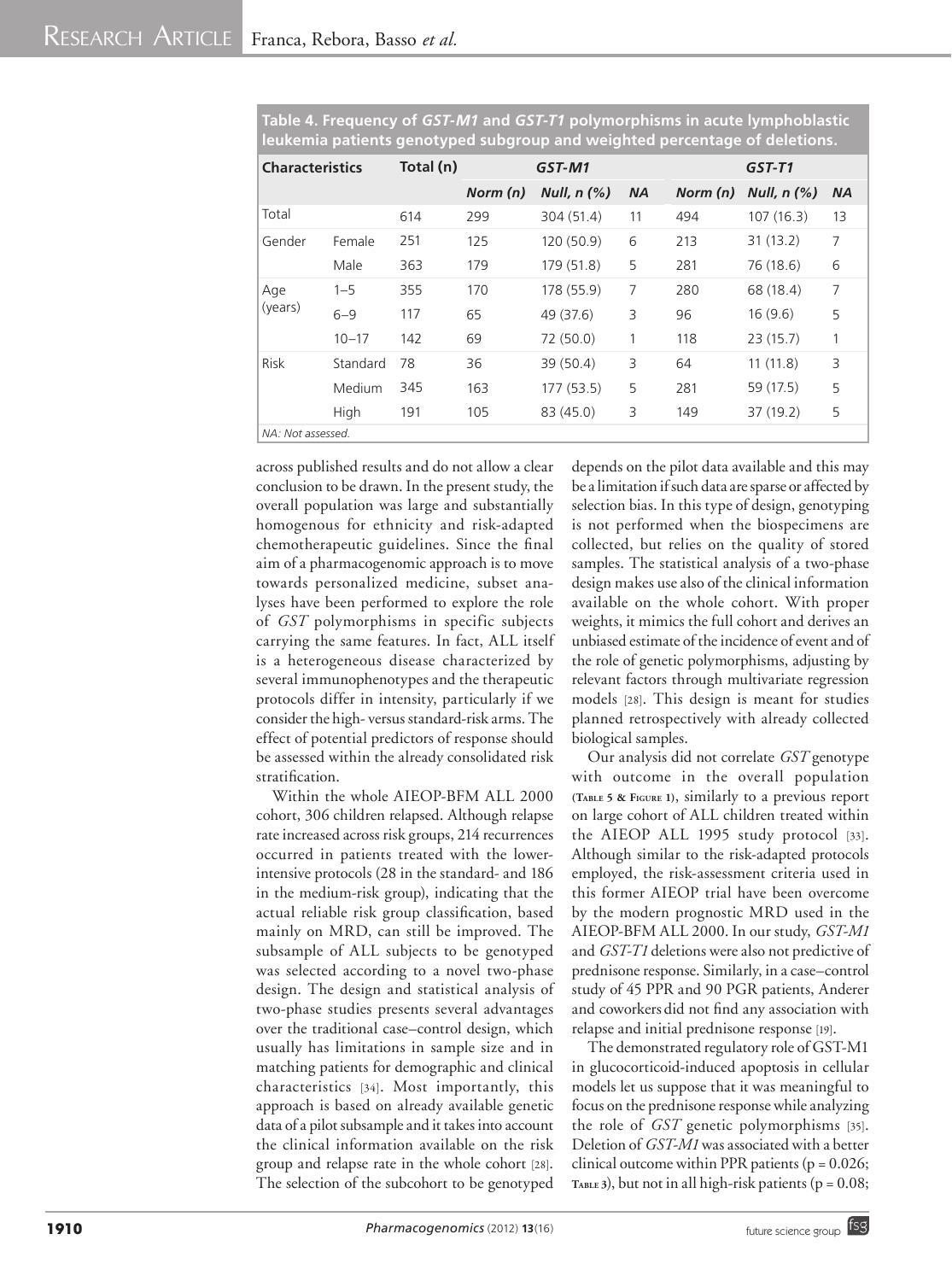**Table <sup>2</sup>**) according to multivariate analysis. Similarly, Rocha and coworkers have shown a significant correlation between the presence of a normal *GST‑M1* gene and an increased incidence of hematologic relapse in 130 ALL patients treated within the high-risk arm of the St. Jude Total XIIIB study protocol, although,

in this latter study, risk was assessed by different criteria [32]. Stanulla and coworkers also found that the null genotype for *GST‑M1* conferred a protective trend on the risk of relapse ( $p = 0.078$ ) in standard- and medium-risk patients with B‑cell precursor ALL [20]. PPR represents a special subclass of high-risk patients, treated



**Figure 1. Weighted cumulative incidence of relapse according to glutathione** *S***‑transferase genotypes. (A)** *GST-M1*; **(B)** *GST-T1*; **(C)** *GST-M1/GST-T1*. p-value of the Wald test in Cox model with genotype only as covariate. M1: *GST-M1*; SE: Standard error; T1: *GST-T1*.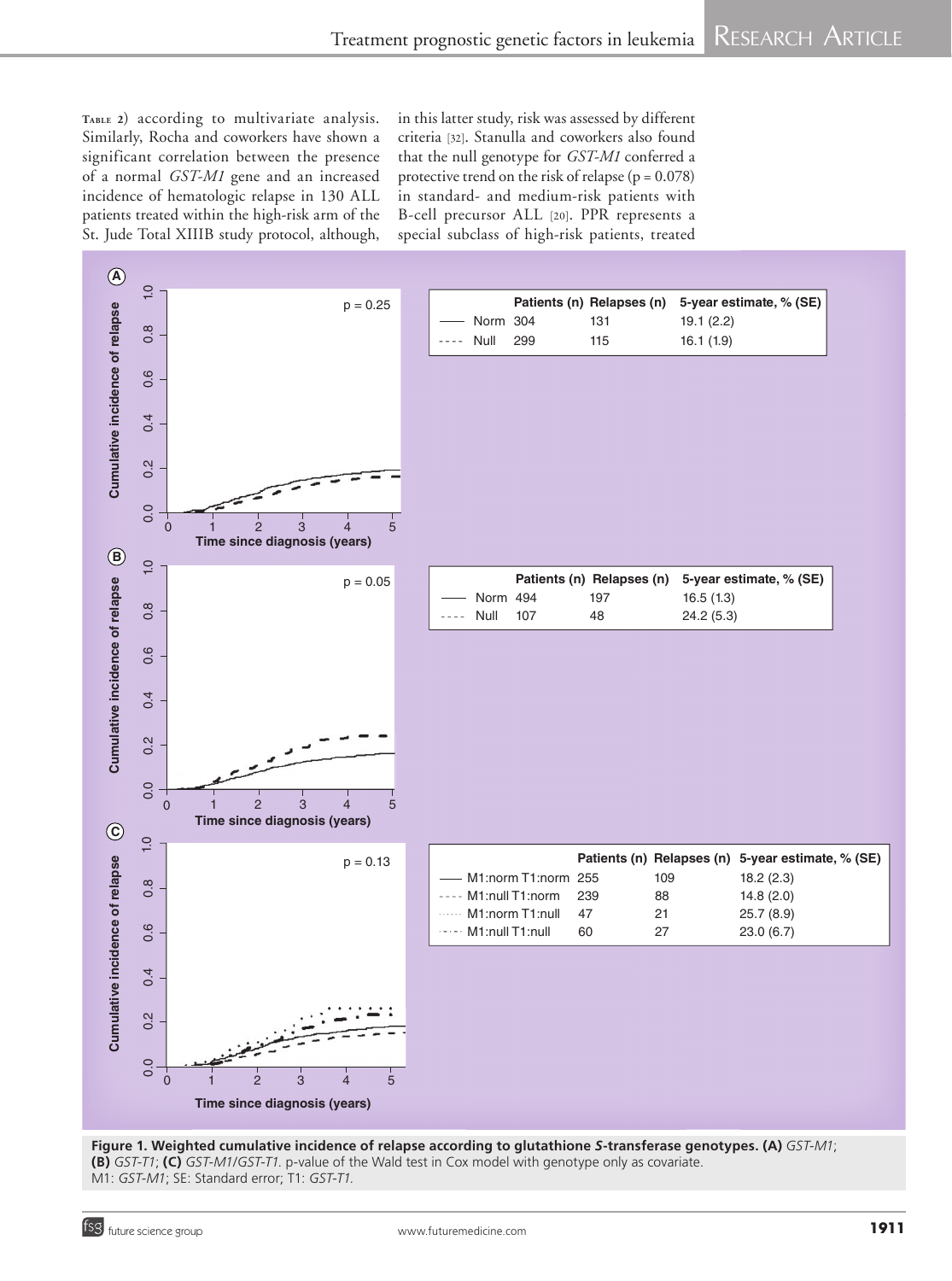| GST genotype      |                   | <b>TOT</b> | <b>Relapses</b><br>(n) | <b>Weighted 5-year</b><br>cumulative incidence<br>of relapse, $n$ $(\%)$ | SE. | <b>Hazard ratio</b><br>(95% CI) | p-value            |
|-------------------|-------------------|------------|------------------------|--------------------------------------------------------------------------|-----|---------------------------------|--------------------|
| GST-M1            | Norm              | 304        | 131                    | 19.1                                                                     | 2.2 | $1(-)$                          |                    |
|                   | Null              | 299        | 115                    | 16.1                                                                     | 1.9 | $0.82(0.61 - 1.12)$             | 0.212              |
| GST-T1            | <b>Norm</b>       | 494        | 197                    | 16.5                                                                     | 1.3 | $1(-)$                          |                    |
|                   | Null              | 107        | 48                     | 24.2                                                                     | 5.3 | $1.34(0.90 - 2.00)$             | 0.144              |
| GST-M1/<br>GST-T1 | Norm/ 255<br>norm |            | 109                    | 18.2                                                                     | 2.3 | $1(-)$                          |                    |
|                   | Null/<br>norm     | 239        | 88                     | 14.8                                                                     | 2.0 | $0.78(0.56 - 1.10)$ -           |                    |
|                   | Norm/<br>null     | 47         | 21                     | 25.7                                                                     | 8.9 | $1.24(0.70-2.20) -$             |                    |
|                   | Null/<br>null     | 60         | 27                     | 23.0                                                                     | 6.7 | $1.16(0.68 - 1.99)$             | 0.643 <sup>†</sup> |

**Table 5. Impact of glutathione** *S***‑transferase genotypes (analyzed singly or in combination) on the hazard of relapse in acute lymphoblastic leukemia patients.** 

*Overall analysis by weighted Cox model. Hazard ratio adjusted by risk group, age class and sex.*

*† p‑value for genotype interaction.*

*Norm: Normal; SE: Standard error; TOT: Total.*

with an early aggressive therapeutic approach since the very beginning of the therapy (day +8). This is equivalent to saying that, among patients treated with the most aggressive protocols (high-risk arm), deletion of *GST‑M1* confers a protective advantage but reduces the risk of relapse significantly only in those who respond poorly to steroid prephase. More studies are needed to clarify if *GST‑M1* genotyping could be introduced for modulating the front-line treatment in PPR patients, with the *GST‑M1* normal PPR carriers eventually being treated with a more aggressive therapeutic regimen and undergoing a closer monitoring in comparison with *GST‑M1* null PPR subjects.

Deletion of *GST‑T1* showed a tendency towards a worse clinical outcome in patients belonging to the PGR group  $(p = 0.041;$  TABLE 3), according to multivariate analysis. Such association remained borderline significant only for PGR patients falling within the standard-risk arm and was lost for those in the medium-risk group ( $p = 0.045$ ) and p = 0.58, respectively; TABLE 2). Although these subgroup results are somehow borderline and thus need further confirmation, they suggest that the adverse effect of the *GST‑T1* null genotype could be of predictive interest mainly in patients with the best prognostic factors. In a case–control study comparing relapsed and successfully treated patients, Stanulla and coworkers have found that *GST‑T1* deletion reduced the risk of relapse (p = 0.048; OR: 0.36; CI: 0.13–0.99) [20]. The conflicting results are most likely linked to sample size, patient heterogeneity and, eventually, to differences in treatment protocols. Indeed, Stanulla and coworkers investigated 64 matched case–control pairs of standard- and medium-risk patients with B‑cell precursor ALL [20]. The relative prevalence of *GST‑T1* null genotype was similar in both our and Stanulla's studies (~15 vs 17.8%, respectively), but our analyses have been performed on a larger group of subjects (614 vs 128 subjects, respectively), treated with the most recent protocol, which used a new definition of risk group based on MRD, and with all immunophenotypes represented (82% B‑cell precursor ALL and 18% T‑cell ALL). Stanulla *et al.* group then assessed the role of *GST‑T1* three genotypes (zero, one and two allele genes) in a larger BFM cohort of 420 patients treated with the AIEOP‑BFM ALL 2000, finding a nonsignificant tendency toward a better prednisone response in children with the null genotype compared with the normal homozygous genotype (p = 0.12; RR: 0.41; CI: 0.14–1.24). Only after a stratified analysis using those characteristics significantly associated with early steroid prephase, a fourfold decrease in risk of prednisone poor response arose for children with initial blast counts  $\geq 3600/\mu l$  in comparison with the normal (two gene alleles) genotype (p = 0.04; RR: 0.25; CI: 0.07–0.92; p trend =  $0.03$ ) [31].

Since both GST-M1 and GST-T1 are phase II biotransformation enzymes known for their conjugation reaction with GSH, a similar effect on relapse would be expected for both null variants. On the contrary, our analyses show repeatedly an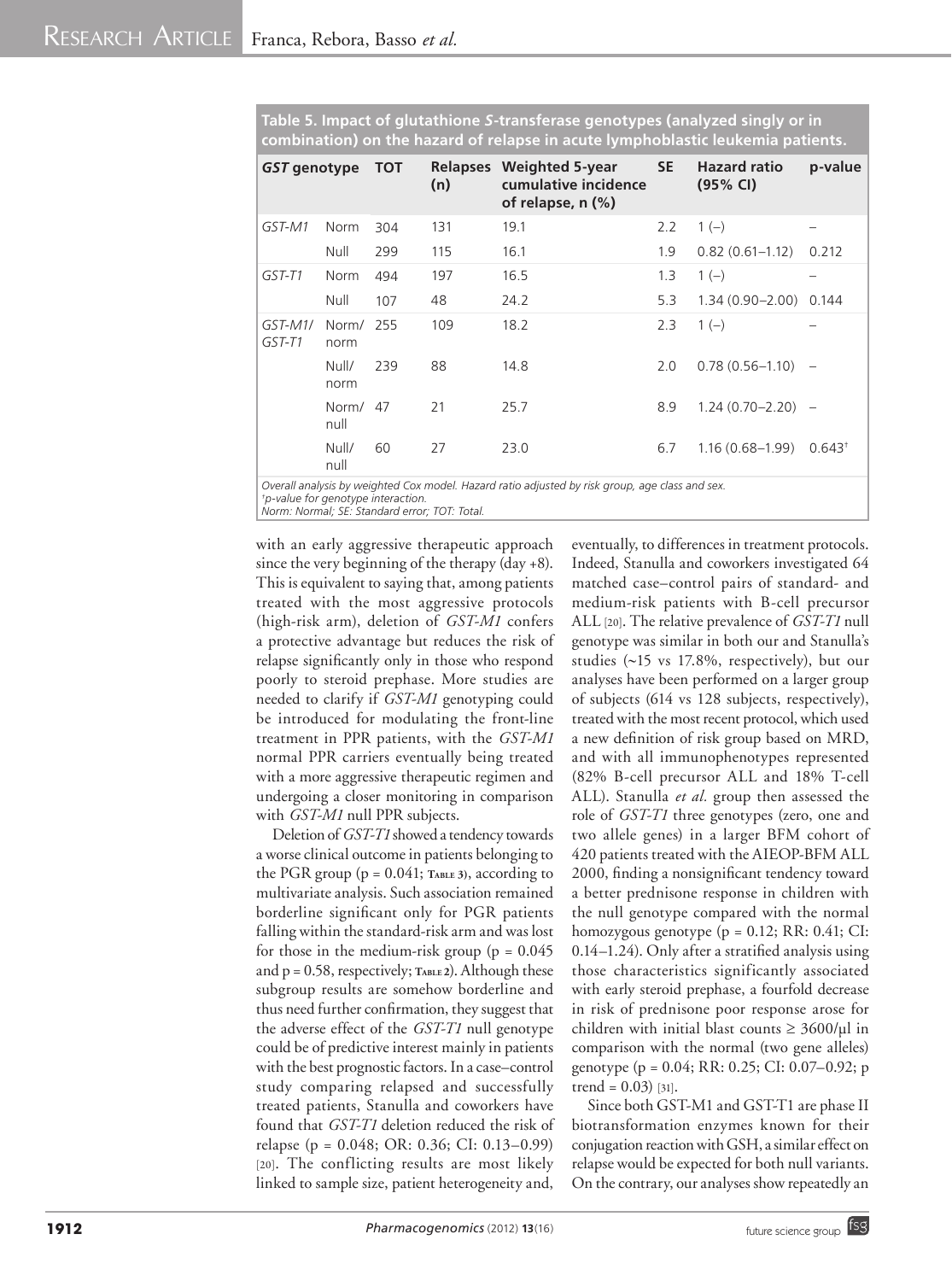opposite trend of the two genotypes. It should be noticed that GST‑M1 and GST‑T1 differ in amino acid sequence and 3D structure, as well as in substrate, organ and cell specificity [36]. Particularly, due to a difference in a conserved key residue for binding and activation of GSH, GST‑T1 has a different catalytic and kinetic mechanism for GSH binding and activation compared with *GST‑M1*, and a smaller substrate binding domain that is consistent with the selectivity of  $\theta$  class GSTs for small xenobiotics [37]. Recent findings focused on the regulatory role of GSTs in the apoptotic process, particularly the case of GST‑M1 and GST‑P1. T‑ALL -derived cell lines have shown that overexpression of GST‑M1 inhibits the dexamethasone -induced apoptosis by downregulating the p38‑MAPK pathway and the consequent activation of the proapoptotic protein Bim [35]. We hypothesize that in subjects carrying the *GST‑M1* gene homozygous deletion, such negative regulation does not occur, meaning that that their blasts can more easily reach a permissive apoptotic environment: the null genotype becomes a more favorable condition for patients with otherwise adverse clinical condition, such as those who respond poorly to glucocorticoids. On the contrary, there is no evidence indicating that GST-T1 participates in the apoptotic process. A recent PharmGKB summary on *GST‑T1* reports on correlation between the null genotype and antineoplastic -treatment‑related toxicities [38]. These toxicities can cause interruption or discontinuation of chemotherapy, enhancing the relapse risk and leading to poor prognosis. In this report, the impact of *GST‑M1* and *GST‑T1* genotypes on toxicities has not been analyzed but represents an interesting point for further investigation.

The genotyping method adopted in the present study does not discriminate between normal/wild type (two alleles) and heterozygous (one allele) functional genotypes. A trimodal phenotype pattern (slow, intermediate and fast enzymatic activity measured in erythrocytes) corresponding to genotypes (null, heterozygous and wild -type subjects, respectively) has been described [39–42]. No gene dose effect on prednisone response [31] or ALL treatment outcome [43] has been found so far, when *GST‑M1* and *GST‑T1* were analyzed separately. However, when the latter authors considered combined *GST‑M1* ×*GST‑T1* gene dose effect, they found that poor metabolizers (patients with zero or one allele copy, independent of the genes considered) showed a better eventfree survival and lower risk of relapse than good

metabolizers (carriers of at least two allele copies, independent of the genes considered) [43]. In our study, combined *GST‑M1* ×*GST‑T1* genotypes distinguished among more than three total allele carriers (norm–norm), one or two total allele carriers (norm–null and null–norm) and zero allele carriers (null–null). Neither significant correlation with outcome (overall  $p = 0.643$ ; **Table <sup>5</sup>**) nor trend proportional to the total allele numbers **(Figure 1C)** have been observed.

In conclusion, our results suggest that *GST‑M1* and *GST‑T1* genotypes could be relevant in terms of risk of relapse in specific pediatric patients' subsets. If our data are confirmed, *GST‑M1* and *GST‑T1* polymorphisms could be considered as additional prognostic factors useful to further refine the risk criteria adopted in the AIEOP‑BFM ALL 2000 study. These results should be considered preliminary data and need to be further confirmed in a comparable validation cohort before drawing firm conclusions. Contribution of other pharmacogenetic determinants should also be taken into account.

### **Financial & competing interests disclosure**

*R Franca is recipient of a postdoctoral fellowship from IRCCS Burlo Garofolo, Trieste. P Rebora was partially sup ‑ ported by a studentship from FIRC (Fondazione Italiana per la Ricerca sul Cancro). This research was partially sup ‑ ported by a grant from the European Commission (FP7-HEALTH-F2-2011 261474). S Crovella is recipient of a fellowship grant from European Project 'Talents for an International House' within the framework of the 7th Research & Development Framework Programme PEOPLE – Marie Curie Actions – COFUND (Co -Funding of Regional, National and International Programmes). This study was partly supported by the special grant '5 per mille' of AIRC (Associazione Italiana per la Ricerca sul Cancro) to Franco Locatelli and Andrea Biondi. Giovanni Cazzaniga is supported by AIRC (Associazione Italiana per la Ricerca sul Cancro). The authors have no other relevant affiliations or financial involvement with any organization or entity with a financial interest in or financial conflict with the subject matter or materials discussed in the manuscript apart from those disclosed.*

*No writing assistance was utilized in the production of this manuscript.*

### **Ethical conduct of research**

*The authors state that they have obtained appropriate insti ‑ tutional review board approval or have followed the princi ‑ ples outlined in the Declaration of Helsinki for all human or animal experimental investigations. In addition, for investigations involving human subjects, informed consent has been obtained from the participants involved.*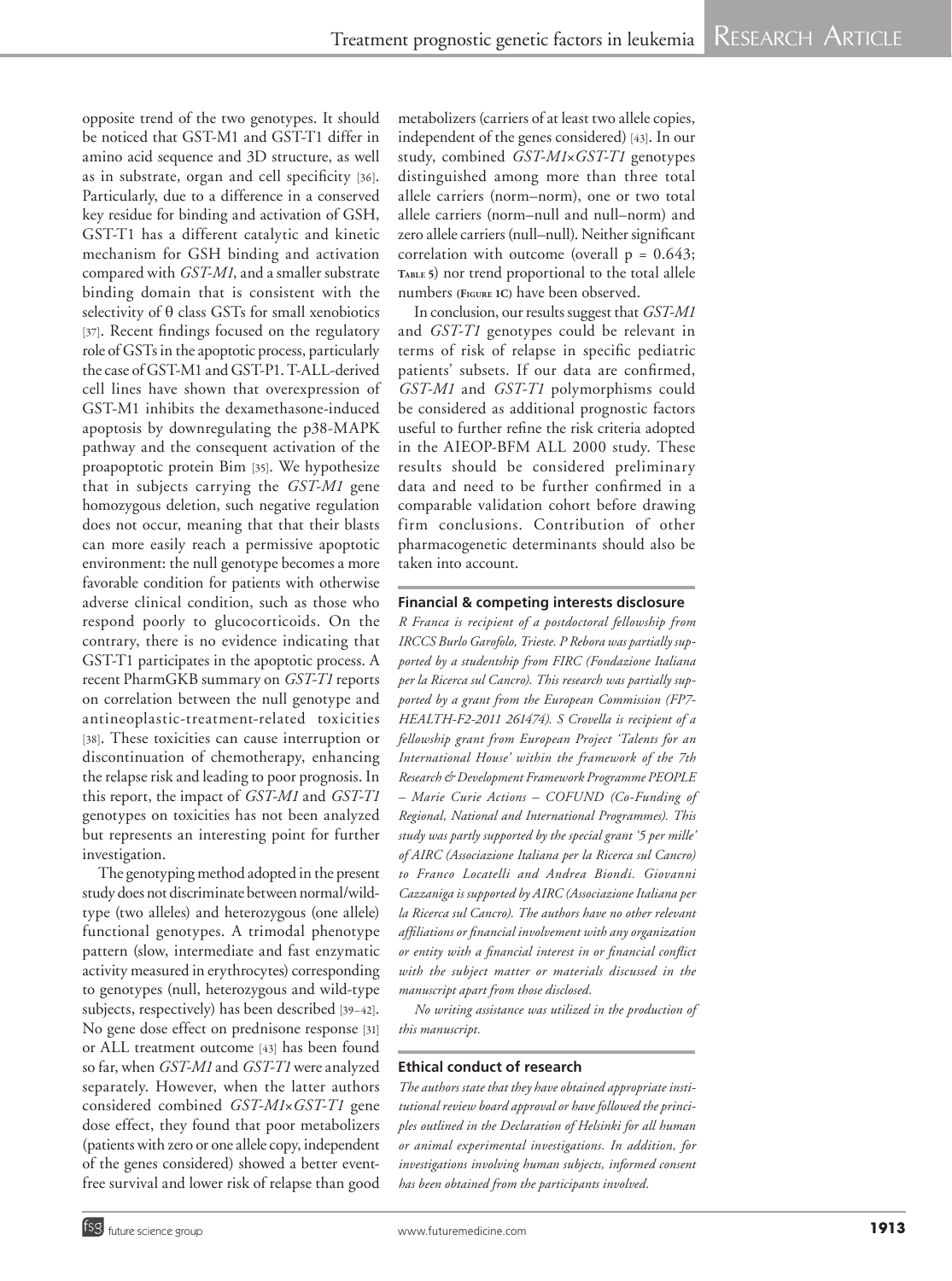# **Executive summary**

#### *Background*

- More than 80% of pediatric patients affected by acute lymphoblastic leukemia (ALL) become long-term cancer survivors and healthy adults.
- Within risk-adapted polychemotherapeutic groups, there is still wide interpatient variability in clinical response, likely due to patients' genetic features.
- Pediatric ALL treatment success rates can be improved. Patients polymorphisms in genes involved in drug disposition, metabolism and mechanisms of action might affect outcome and could be predictor markers of prognosis.
- Deletions in the *GST‑M1* and *GST‑T1* genes (leading to missing proteins) have been already studied for their influence on ALL outcome with controversial results.

#### *Material & methods*

- Patients were treated according to the Italian AIEOP-BFM ALL 2000 clinical trial.
- Genotype analysis for both *GST‑M1* and *GST‑T1* stratifies individuals into two genetic categories, one being homozygous or heterozygous (norm) and the other having a homozygous deletion (null).
- Study design and statistical analysis were based on an innovative approach for pharmacogenetic retrospective study. The novel twophase design allows a considerable gain in precision of the estimate of genotype effect on relapse because it introduces sampling fractions optimized on the basis of a previous correlation between genotypes and outcome in a pilot study on the same AIEOP-BFM ALL 2000 whole cohort.

#### *Results*

- No significant association was found in the whole cohort.
- *GST‑M1* deletion was associated with better clinical outcome within prednisone poor-responder patients (p = 0.026; hazard ratio [HR]: 0.45; 95% CI: 0.23–0.91).
- *GST‑T1* deletion was associated with worse outcome in the standard-risk group (p = 0.045; HR: 4.62; 95% CI: 1.04–20.6) and within prednisone good responders (p = 0.041; HR: 1.62; 95% CI: 1.02–2.58).

#### *Conclusion*

- With 614 patients genotyped, this study is probably one of the largest surveys performed on European pediatric ALL protocols.
- In specific subsets of ALL patients, whose risk has been assessed by already-in-use criteria, assessment of *GST‑M1* and *GST‑T1* deletions could be a candidate genetic tool to improve relapse prediction, probably together with other pharmacogenetic determinants.
- Our results need confirmation in a validation cohort in order to understand their clinical application.
- A deeper knowledge on the regulatory role of glutathione *S*-transferases on cell cycle is required to finally clarify the contradictory results published previously on the clinical effect of glutathione *S*-transferase variants.

### **References**

Papers of special note have been highlighted as:  $=$  of interest

- <sup>nn</sup> of considerable interest
- 1 Conter V, Arico M, Valsecchi MG *et al.* Long-term results of the Italian Association of Pediatric Hematology and Oncology (AIEOP) acute lymphoblastic leukemia studies, 1982–1995. *Leukemia* 14, 2196–2204 (2000).
- 2 Pui CH, Mullighan CG, Evans WE, Relling MV. Pediatric acute lymphoblastic leukemia: where are we going and how do we get there? *Blood* 120(6), 1165–1174 (2012).
- **Updated overview of challenges and future directions in pediatric acute lymphoblastic leukemia (ALL) research.**
- 3 Schrappe M, Valsecchi MG, Bartram CR *et al.* Late MRD response determines relapse risk overall and in subsets of childhood T‑cell ALL: results of the AIEOP-BFM-ALL 2000 study. *Blood* 118(8), 2077–2084 (2011).
- 4 Gaynon PS. Treatment of pediatric acute lymphoblastic leukemia: progress achieved

and challenges remaining. *Curr. Hematol. Malig. Rep.* 2, 193–201 (2007).

- 5 Paugh SW, Stocco G, McCorkle JR, Diouf B, Crews KR, Evans WE. Cancer pharmacogenomics. *Clin. Pharmacol. Ther.* 90, 461–466.
- 6 Innocenti F, Cox NJ, Dolan ME. The use of genomic information to optimize cancer chemotherapy. *Semin. Oncol.* 38, 186–195 (2011).
- 7 Townsend D, Tew K. Cancer drugs, genetic variation and the glutathione-*S*-transferase gene family. *Am. J. Pharmacogenomics* 3, 157–172 (2003).
- 8 Nakagawa K, Saijo N, Tsuchida S *et al.* Glutathione-*S*-transferase pi as a determinant of drug resistance in transfectant cell lines. *J. Biol. Chem.* 265, 4296–4301 (1990).
- Tew KD. Glutathione-associated enzymes in anticancer drug resistance. *Cancer Res.* 54, 4313–4320 (1994).
- 10 Yuan ZM, Smith PB, Brundrett RB, Colvin M, Fenselau C. Glutathione conjugation with phosphoramide mustard and cyclophosphamide. A mechanistic study

using tandem mass spectrometry. *Drug Metab. Dispos.* 19, 625–629 (1991).

- 11 Black SM, Beggs JD, Hayes JD *et al.* Expression of human glutathione *S*-transferases in *Saccharomyces cerevisiae* confers resistance to the anticancer drugs adriamycin and chlorambucil. *Biochem. J.*  268, 309–315 (1990).
- 12 Dirven HA, Megens L, Oudshoorn MJ, Dingemanse MA, van Ommen B, van Bladeren PJ. Glutathione conjugation of the cytostatic drug ifosfamide and the role of human glutathione S-transferases. *Chem. Res. Toxicol.* 8, 979–986 (1995).
- 13 Hall AG, Tilby MJ. Mechanisms of action of, and modes of resistance to, alkylating agents used in the treatment of haematological malignancies. *Blood Rev.* 6, 163–173 (1992).
- Hayes JD, Pulford DJ. The glutathione *S*-transferase supergene family: regulation of GST and the contribution of the isoenzymes to cancer chemoprotection and drug resistance. *Crit. Rev. Biochem. Mol. Biol.* 30, 445–600 (1995).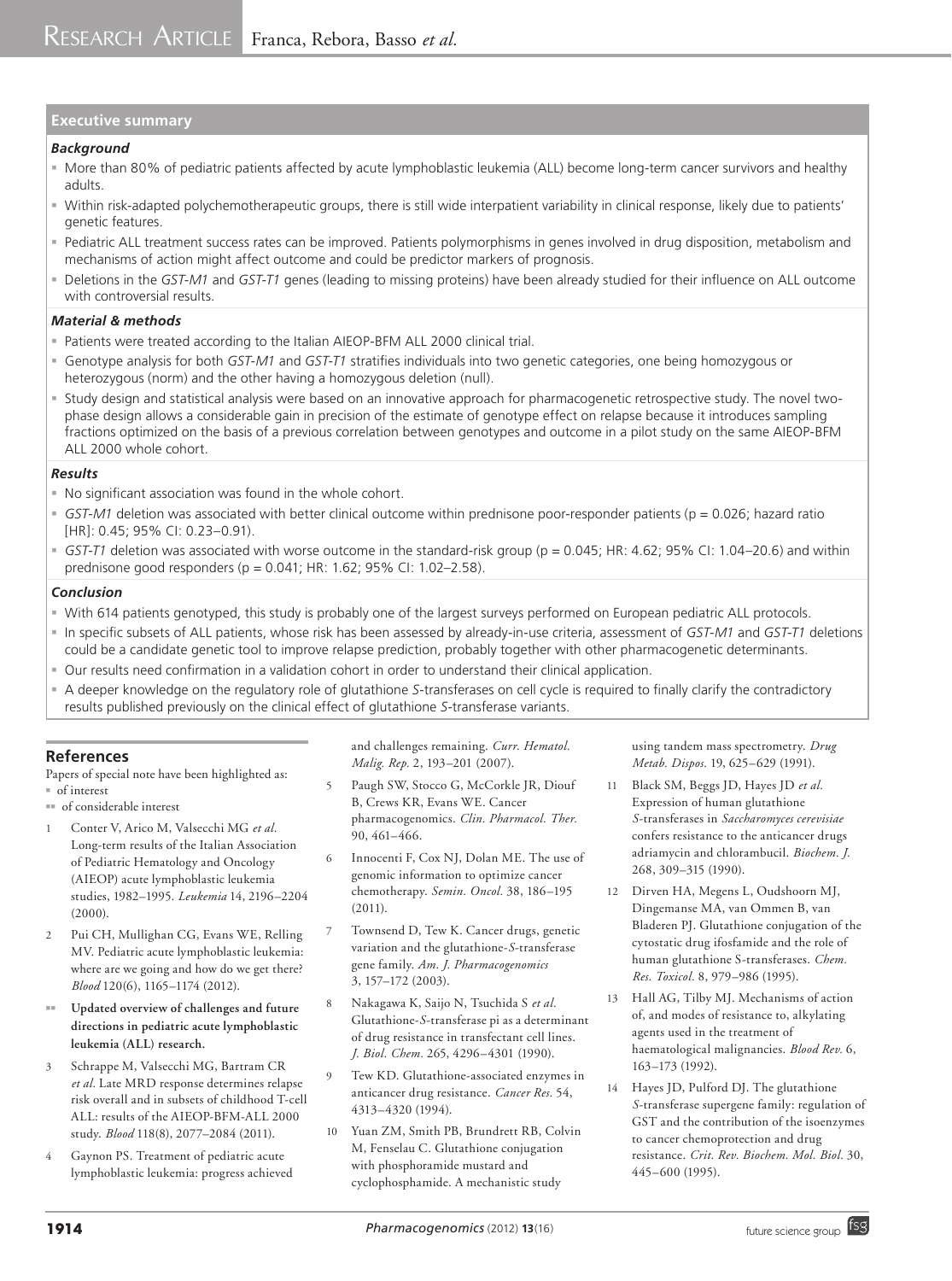- 15 Townsend DM, Tew KD. The role of glutathione-*S*-transferase in anti-cancer drug resistance. *Oncogene* 22, 7369–7375 (2003).
- 16 O'Dwyer PJ, Hamilton TC, Yao KS, Tew KD, Ozols RF. Modulation of glutathione and related enzymes in reversal of resistance to anticancer drugs. *Hematol. Oncol. Clin. North Am.* 9, 383–396 (1995).
- 17 Garte S, Gaspari L, Alexandrie AK *et al.* Metabolic gene polymorphism frequencies in control populations. *Cancer Epidemiol. Biomarkers Prev.* 10, 1239–1248 (2001).
- 18 Pemble S, Schroeder KR, Spencer SR *et al.* Human glutathione *S*-transferase theta (*GSTT1*): cDNA cloning and the characterization of a genetic polymorphism. *Biochem. J.* 300, 271–276 (1994).
- 19 Anderer G, Schrappe M, Brechlin AM *et al.* Polymorphisms within glutathione *S*-transferase genes and initial response to glucocorticoids in childhood acute lymphoblastic leukaemia. *Pharmacogenetics* 10, 715–726 (2000).
- <sup>n</sup> **Case–control study to assess the association between** *GST* **polymorphisms and the prednisone response.**
- 20 Stanulla M, Schrappe M, Brechlin AM, Zimmermann M, Welte K. Polymorphisms within glutathione S-transferase genes (*GSTM1*, *GSTT1*, *GSTP1*) and risk of relapse in childhood B-cell precursor acute lymphoblastic leukemia: a case–control study. *Blood* 95, 1222–1228 (2000).
- Case-control study to assess the association **between** *GST* **polymorphisms and clinical outcome.**
- 21 Takanashi M, Morimoto A, Yagi T *et al.* Impact of glutathione *S*-transferase gene deletion on early relapse in childhood B-precursor acute lymphoblastic leukemia. *Haematologica* 88, 1238–1244 (2003).
- <sup>n</sup> **Association study between** *GST* **polymorphisms and outcome: predictive role of the simultaneous deletion of**  *GST-M1* **and** *GST-T1***.**
- 22 Davies SM, Bhatia S, Ross JA *et al.* Glutathione *S*-transferase genotypes, genetic susceptibility, and outcome of therapy in childhood acute lymphoblastic leukemia. *Blood* 100, 67–71 (2002).
- 23 Krajinovic M, Labuda D, Mathonnet G *et al.* Polymorphisms in genes encoding drugs and xenobiotic metabolizing enzymes, DNA repair enzymes, and response to treatment of childhood acute lymphoblastic leukemia. *Clin. Cancer Res.* 8, 802–810 (2002).
- 24 Goasguen JE, Lamy T, Bergeron C *et al.* Multifactorial drug-resistance phenomenon in acute leukemias: impact of P170-MDR1, LRP56 protein, glutathione-transferases and

metallothionein systems on clinical outcome. *Leuk. Lymphoma* 23, 567–576 (1996).

- 25 Reilly M. Optimal sampling strategies for two-stage studies. *Am. J. Epidemiol.* 143, 92–100 (1996).
- <sup>n</sup> **Illustrative example of two-stage studies and how this design results in a gain in efficiency of sampling strategy.**
- 26 Flohr T, Schrauder A, Cazzaniga G *et al.* Minimal residual disease-directed risk stratification using real-time quantitative PCR analysis of immunoglobulin and T-cell receptor gene rearrangements in the international multicenter trial AIEOP-BFM ALL 2000 for childhood acute lymphoblastic leukemia. *Leukemia* 22, 771–782 (2008).
- 27 Conter V, Bartram CR, Valsecchi MG *et al.* Molecular response to treatment redefines all prognostic factors in children and adolescents with B-cell precursor acute lymphoblastic leukemia: results in 3184 patients of the AIEOP-BFM ALL 2000 study. *Blood* 115, 3206–3214 (2010).
- 28 Lumley T. *Complex Surveys: a Guide to Analysis using R*. Couper MP, Kalton G, Rao JNK, Schartz N, Skinner C, Groves RM (Eds). John Wiley and sons Inc., NJ, USA (2010).
- 29 Breslow NE, Wellner JA. A Z-theorem with estimated nuisance parameters and correction note for 'weighted likelihood for semiparametric models and two-phase stratified samples, with application to Cox regression'. *Scand. Stat. Theory Appl.* 35, 186–192 (2008).
- 30 Chen CL, Liu Q, Pui CH *et al.* Higher frequency of glutathione *S*-transferase deletions in black children with acute lymphoblastic leukemia. *Blood* 89, 1701– 1707 (1997).
- 31 Meissner B, Stanulla M, Ludwig WD *et al.* The *GSTT1* deletion polymorphism is associated with initial response to glucocorticoids in childhood acute lymphoblastic leukemia. *Leukemia* 18, 1920–1923 (2004).
- <sup>n</sup> **Gene dose effect of** *GST-T1* **on prednisone response.**
- 32 Rocha JC, Cheng C, Liu W *et al.* Pharmacogenetics of outcome in children with acute lymphoblastic leukemia. *Blood* 105, 4752–4758 (2005).
- Significant correlation between the **presence of a normal** *GST-M1* **gene and an increased incidence of hematologic relapse in ALL patients treated within the high-risk arm.**
- 33 Sala A, Lanciotti M, Valsecchi MG *et al.* Genotypes of the glutathione *S*-transferase superfamily do not correlate with outcome of

childhood acute lymphoblastic leukemia. *Leukemia* 17, 981–983 (2003).

- Lack of correlation of *GST* genotypes and **outcome in the previous AIEOP-BFM ALL 1995.**
- 34 Scheike TH, Juul A. Maximum likelihood estimation for Cox's regression model under nested case–control sampling. *Biostatistics* 5, 193–206 (2004).
- 35 Hosono N, Kishi S, Iho S *et al.* Glutathione *S*-transferase M1 inhibits dexamethasoneinduced apoptosis in association with the suppression of Bim through dual mechanisms in a lymphoblastic leukemia cell line. *Cancer Sci.* 101, 767–773 (2010).
- <sup>n</sup> **Proposal of a dual mechanism of GST-M1 as negative regulator of dexamethasone-induced apoptosis.**
- 36 Hayes JD, Strange RC. Glutathione *S*-transferase polymorphisms and their biological consequences. *Pharmacology* 61, 154–166 (2000).
- 37 Josephy PD. Genetic variations in human glutathione transferase enzymes: significance for pharmacology and toxicology. *Hum. Genomics Proteomics* 2012, 876940 (2010).
- 38 Thorn CF, Ji Y, Weinshilboum RM, Altman RB, Klein TE. PharmGKB summary: very important pharmacogene information for *GSTT1*. *Pharmacogenet. Genomics* 22, 646–651 (2012).
- 39 Bruhn C, Brockmoller J, Kerb R, Roots I, Borchert HH. Concordance between enzyme activity and genotype of glutathione *S*-transferase theta (GSTT1). *Biochem. Pharmacol.* 56, 1189–1193 (1998).
- 40 Buchard A, Sanchez JJ, Dalhoff K, Morling N. Multiplex PCR detection of *GSTM1*, *GSTT1*, and *GSTP1* gene variants: simultaneously detecting *GSTM1* and *GSTT1* gene copy number and the allelic status of the *GSTP1* Ile105Val genetic variant. *J. Mol. Diagn.* 9, 612–617 (2007).
- 41 Sprenger R, Schlagenhaufer R, Kerb R *et al.* Characterization of the glutathione *S*-transferase *GSTT1* deletion: discrimination of all genotypes by polymerase chain reaction indicates a trimodular genotype–phenotype correlation. *Pharmacogenetics* 10, 557–565 (2000).
- 42 Timofeeva M, Jager B, Rosenberger A *et al.* A multiplex real-time PCR method for detection of *GSTM1* and *GSTT1* copy numbers. *Clin. Biochem.* 42, 500–509 (2009).
- 43 Borst L, Buchard A, Rosthoj S *et al.* Gene dose effects of *GSTM1*, *GSTT1* and *GSTP1* polymorphisms on outcome in childhood acute lymphoblastic leukemia. *J. Pediatr. Hematol. Oncol.* 34(1), 38–42 (2012).